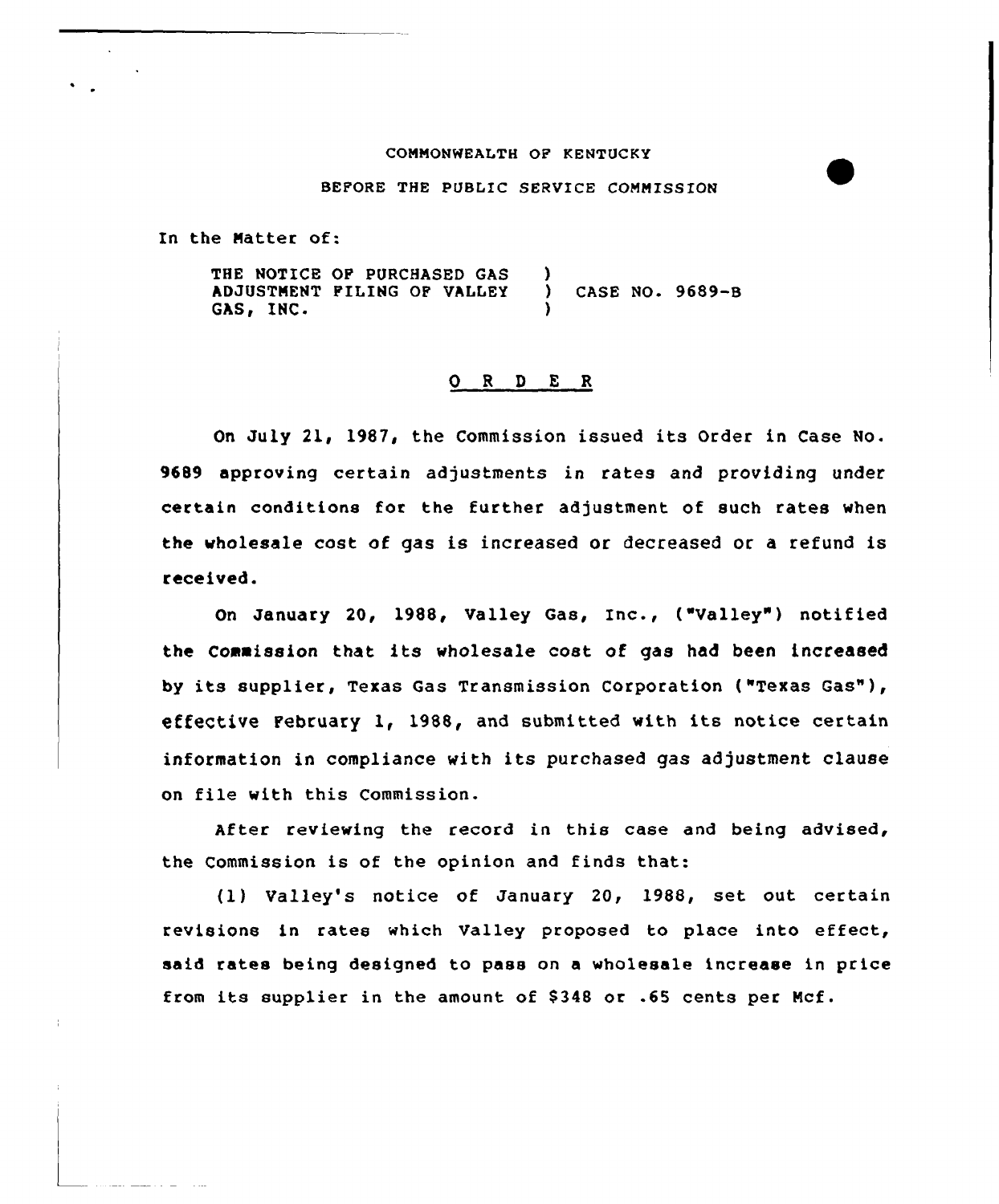(2) Texas Gas filed an application for increased rates with the Federal Energy Regulatory Commission to become effective February 1, 1988. This increase is subject to refund, so Valley's increase should be subject to refund.

(3) <sup>A</sup> legislative change in KRS Chapter 278, effective July S, 1986, requires 30 days notice of a change in rates with the Commission having the discretion to shorten the required period to 20 days upon showing of good cause. Reduction in rates will, as always, be made effective with the date of the supplier decrease. Increases in rates will be effective with 20 days notice providing that: 1) the effective date from the supplier is not more than 20 days in the future, in which case the actual effective date will be used; and 2) the company hae included in its filing a specific request that a tariff sheet or some other notification from the supplier be considered a showing of good cause for 20 days notice. Valley included no request for a showing of good cause for 20 days notice. The effective date will, therefore, be 30 days after Valley's notice, or February 19, 1988

(4) Valley's adjustment in rates under the purchased gas adjustment provisions approved by the Commission in its Order in Case No. 9689 dated July 21, 1987, is fair, just, and reasonable and in the public interest and should be effective with gas supplied on and after February 19, 1988, subject to refund.

 $-2-$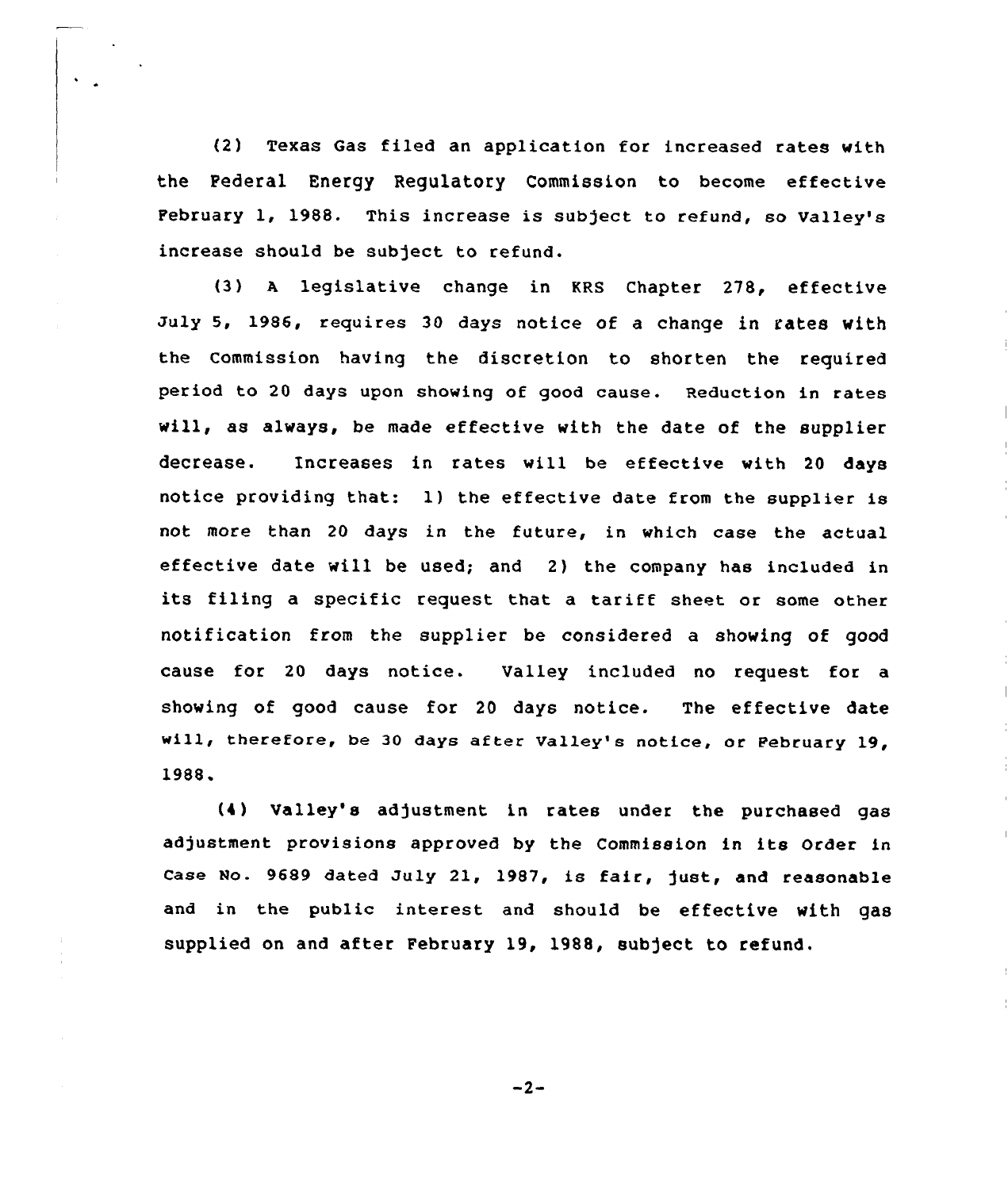IT IS THEREFORE ORDERED that:

(1) The rates in the Appendix to this Order be and they hereby are authorized effective with gas supplied on and after Pebruary 19, 1988, subject to refund.

(2) Within 30 days of the date of this Order, Valley shall file with this Commission its revised tariffs setting out the rates authorized herein.

Done at Prankfort, Kentucky, this 18th day of February, 1988.

PUBLIC SERVICE CONNISSIQN

Chairman

Vice Chairma

Commissione

hTTEST:

Executive Director